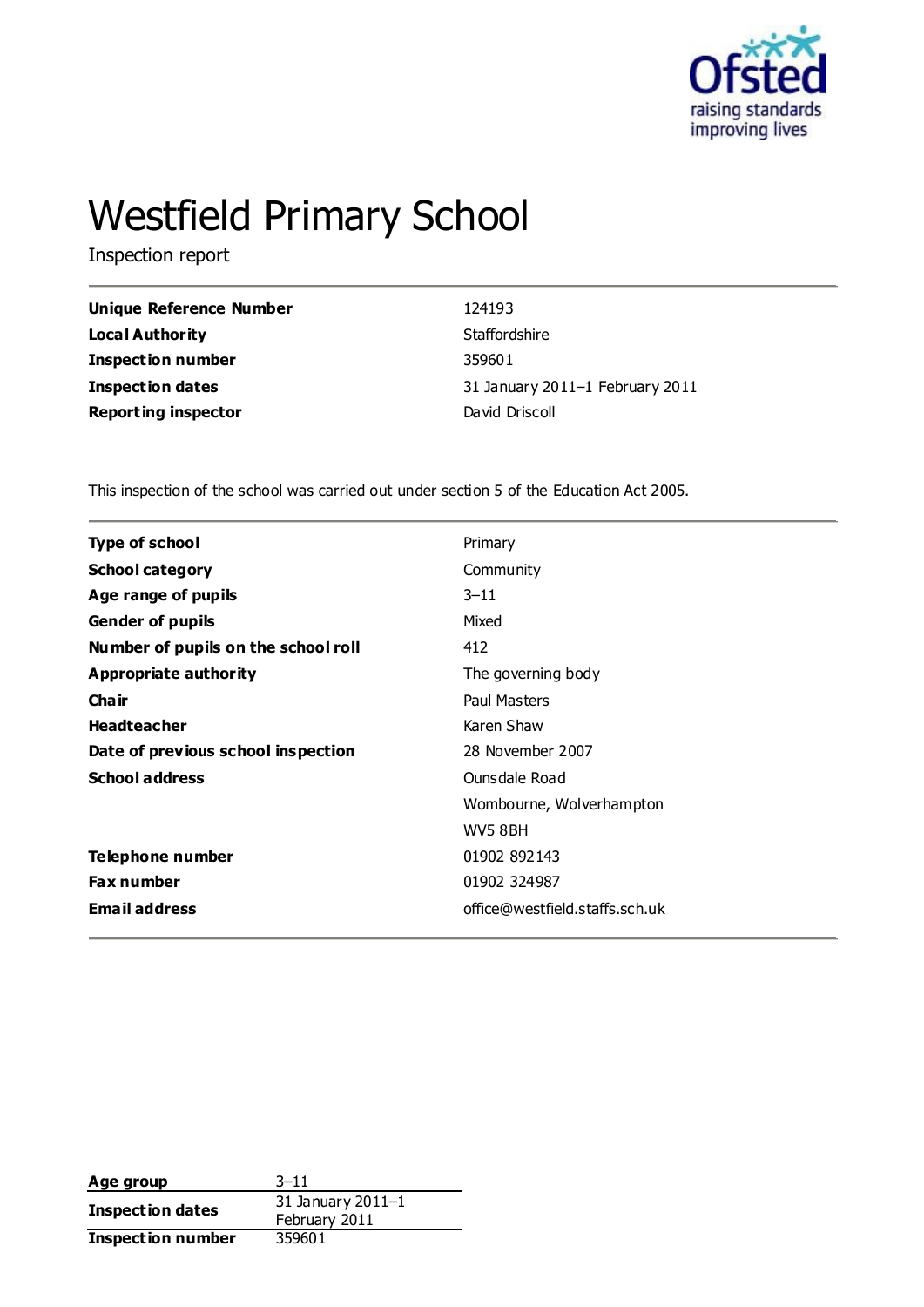The Office for Standards in Education, Children's Services and Skills (Ofsted) regulates and inspects to achieve excellence in the care of children and young people, and in education and skills for learners of all ages. It regulates and inspects childcare and children's social care, and inspects the Children and Family Court Advisory Support Service (Cafcass), schools, colleges, initial teacher training, work-based learning and skills training, adult and community learning, and education and training in prisons and other secure establishments. It assesses council children's services, and inspects services for looked after children, safeguarding and child protection.

Further copies of this report are obtainable from the school. Under the Education Act 2005, the school must provide a copy of this report free of charge to certain categories of people. A charge not exceeding the full cost of reproduction may be made for any other copies supplied.

If you would like a copy of this document in a different format, such as large print or Braille, please telephone 0300 123 4234, or email **[enquiries@ofsted.gov.uk](mailto:enquiries@ofsted.gov.uk)**.

You may copy all or parts of this document for non-commercial educational purposes, as long as you give details of the source and date of publication and do not alter the documentation in any way.

To receive regular email alerts about new publications, including survey reports and school inspection reports, please visit our website and go to 'Subscribe'.

Royal Exchange Buildings St Ann's Square Manchester M2 7LA T: 0300 123 4234 Textphone: 0161 618 8524 E: **[enquiries@ofsted.gov.uk](mailto:enquiries@ofsted.gov.uk)**

W: **[www.ofsted.gov.uk](http://www.ofsted.gov.uk/)**

© Crown copyright 2011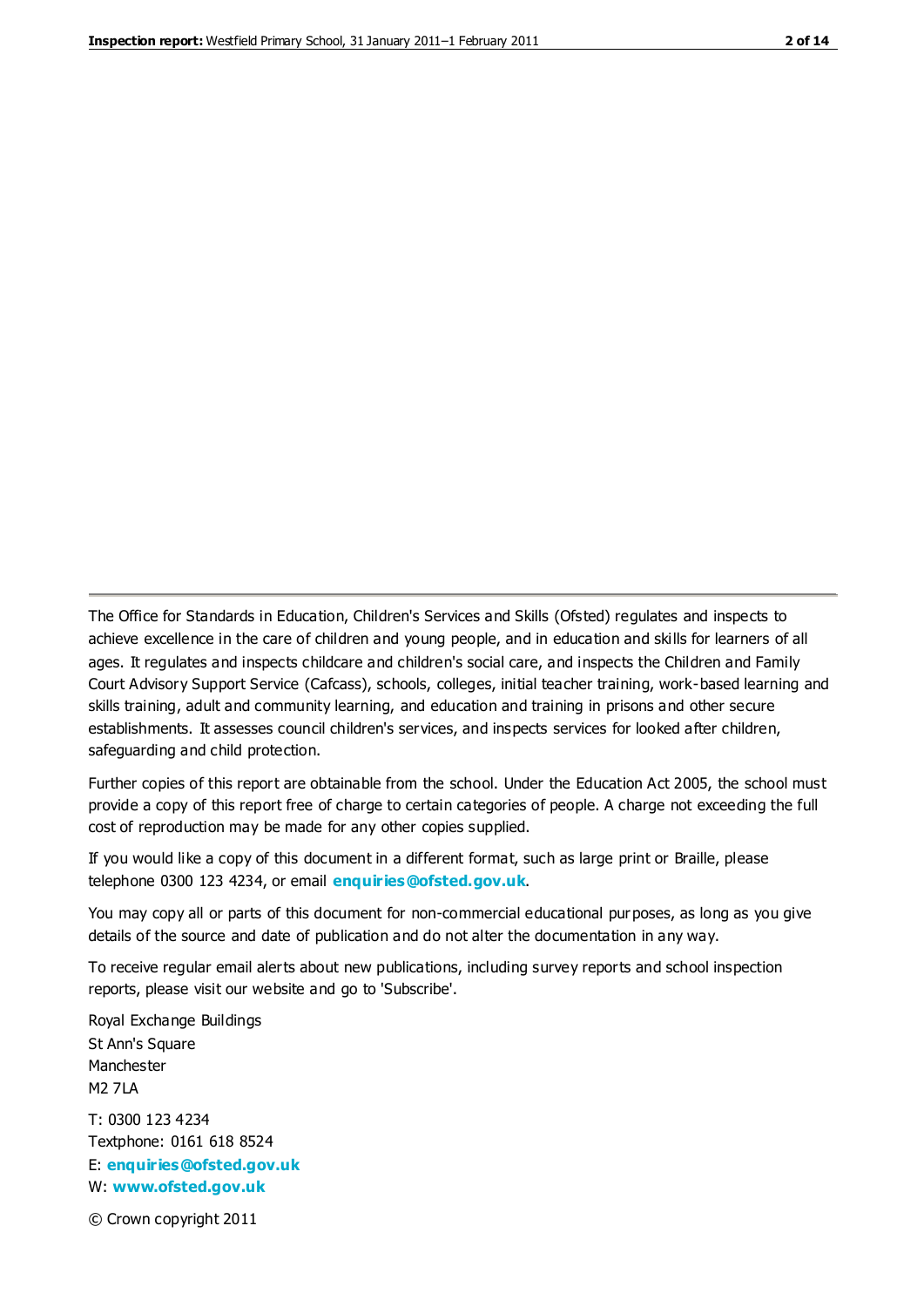# **Introduction**

This inspection was carried out by four additional inspectors who observed 29 lessons taught by 14 teachers. They held meetings with groups of pupils, parents and carers, staff and members of the governing body. Inspectors observed the school's work and looked at records of pupils' progress and attendance, the school's development plan, records of checks on teaching and documents relating to the safeguarding of pupils. They also analysed responses to questionnaires completed by staff, pupils and 160 parents and carers.

The inspection team reviewed many aspects of the school's work. It looked in detail at a number of key areas.

- Is assessment information being used to plan lessons that challenge the more-able boys in English and girls in mathematics, so that they can make as much progress as other pupils?
- Do children in the Nursery make as much progress as those in the Reception classes?
- Do pupils know enough about life in multicultural Britain today?

# **Information about the school**

This school is much larger than average. Almost all pupils come from a White British background. The proportion of pupils with special educational needs and/or disabilities is average, as is the proportion with a statement of special educational needs. The governing body manages a before-school and an after-school club. There is specially resourced provision on site for pupils across South Staffordshire who have been identified as having special educational needs relating to dyslexia. This is managed by the local authority and is subject to a separate inspection. A new headteacher has been appointed since the school was last inspected.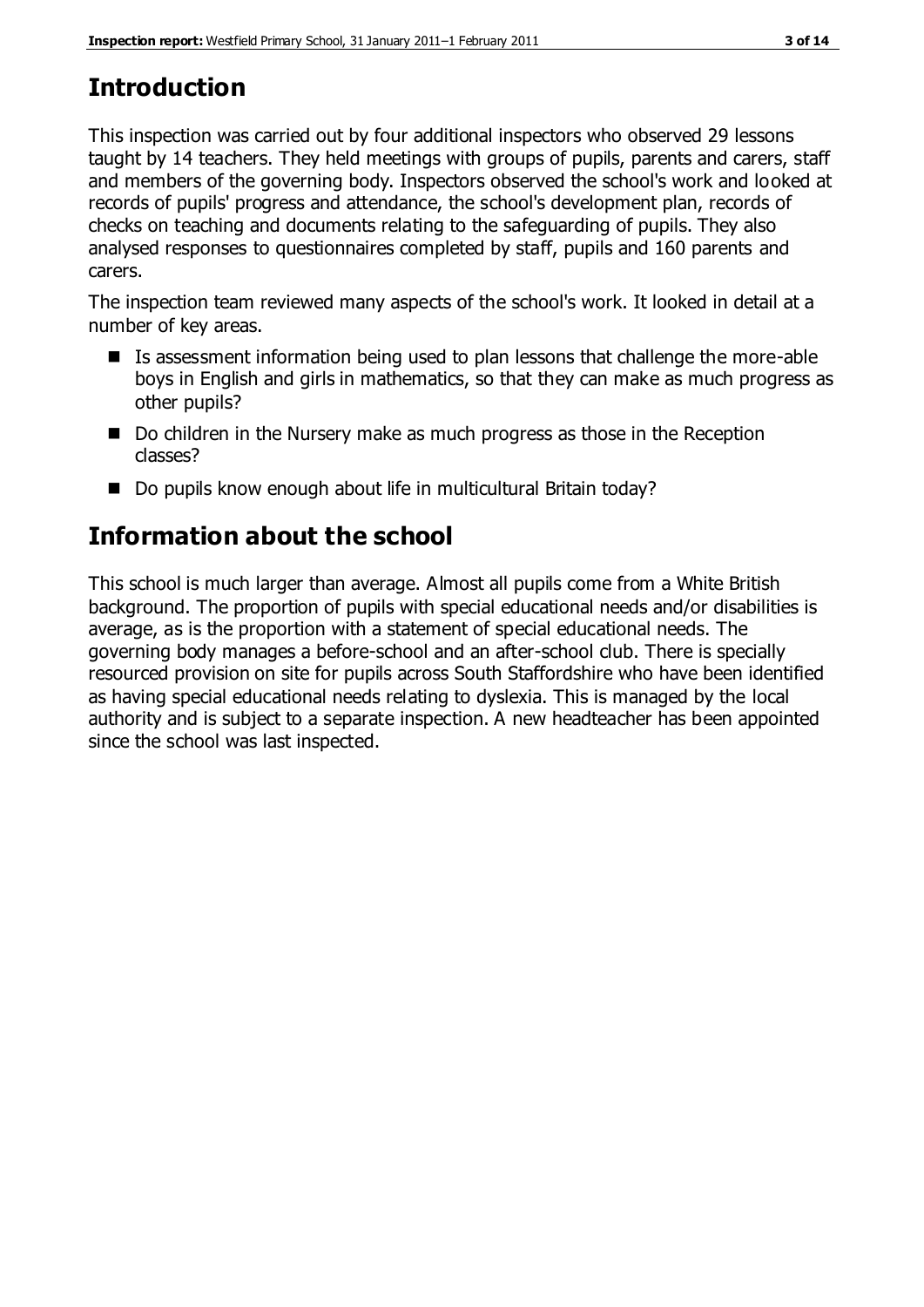# **Inspection judgements**

| Overall effectiveness: how good is the school? |  |
|------------------------------------------------|--|
|------------------------------------------------|--|

#### **The school's capacity for sustained improvement 2**

#### **Main findings**

This is a good school that has shown significant improvement since it was last inspected. All aspects of the school's work are now at least good, and some are outstanding. The school has good capacity to continue its improvement. Actions to improve teaching have been concerted and successful. Key to the school's success is the outstanding leadership provided by the headteacher, who is well supported by the assistant headteachers. Selfevaluation is of good quality. Information about individual pupils' achievement and personal development is analysed exceptionally well at a whole school level. This provides an accurate picture of the school's strengths and where further work is needed in order to improve. The role played by other managers and teachers in leading, monitoring and evaluating school effectiveness is not as well developed, and some of their responsibilities are carried out by the headteacher and assistant headteachers.

The first thing that any visitor will notice is the pupils' exemplary manners. Even the youngest hold doors open and say 'excuse me, please' if they need to get past. This has become part of the school's ethos by ensuring all staff have a consistent expectation that all behaviour will be of the highest quality, both in and out of lessons. Pupils' behaviour improves as they move up the school. The foundations are laid in the Nursery, and by Year 6 pupils' behaviour is outstanding. The quality of guidance that pupils receive about how to behave is matched by the excellent care that the school provides. The school works in partnership with an exceptional range of different agencies to support individual pupils, and staff can point to remarkable improvements in pupils' progress, attitudes or attendance as a result. Attendance has now been high for the past two years. All groups of pupils feel exceptionally safe, and this is confirmed by the views of their parents and carers. Pupils also have a very strong understanding of how to keep themselves safe, especially when using the internet. Pupils play an exceptionally strong role in the school and local community. They are quick to take responsibility, including monitoring any concerns that individual pupils may have, and raising them with senior managers. Older pupils lead lessons for younger gifted and talented pupils, including using their own system for rewarding good efforts. Pupils now play a significant role in designing the curriculum, by helping to plan activities taught in the new topic based 'creative curriculum'.

Pupils' academic progress is good and their attainment is now above average. Data from pupils' assessments are used well to match tasks to their ability in the main part of lessons, so all are suitably challenged. Progress at the start of lessons is slower because the same task or introduction is given to all pupils, regardless of their ability. Nevertheless, the improvement in achievement evident since the previous inspection continues, with rapidly rising attainment as a result of accelerated progress.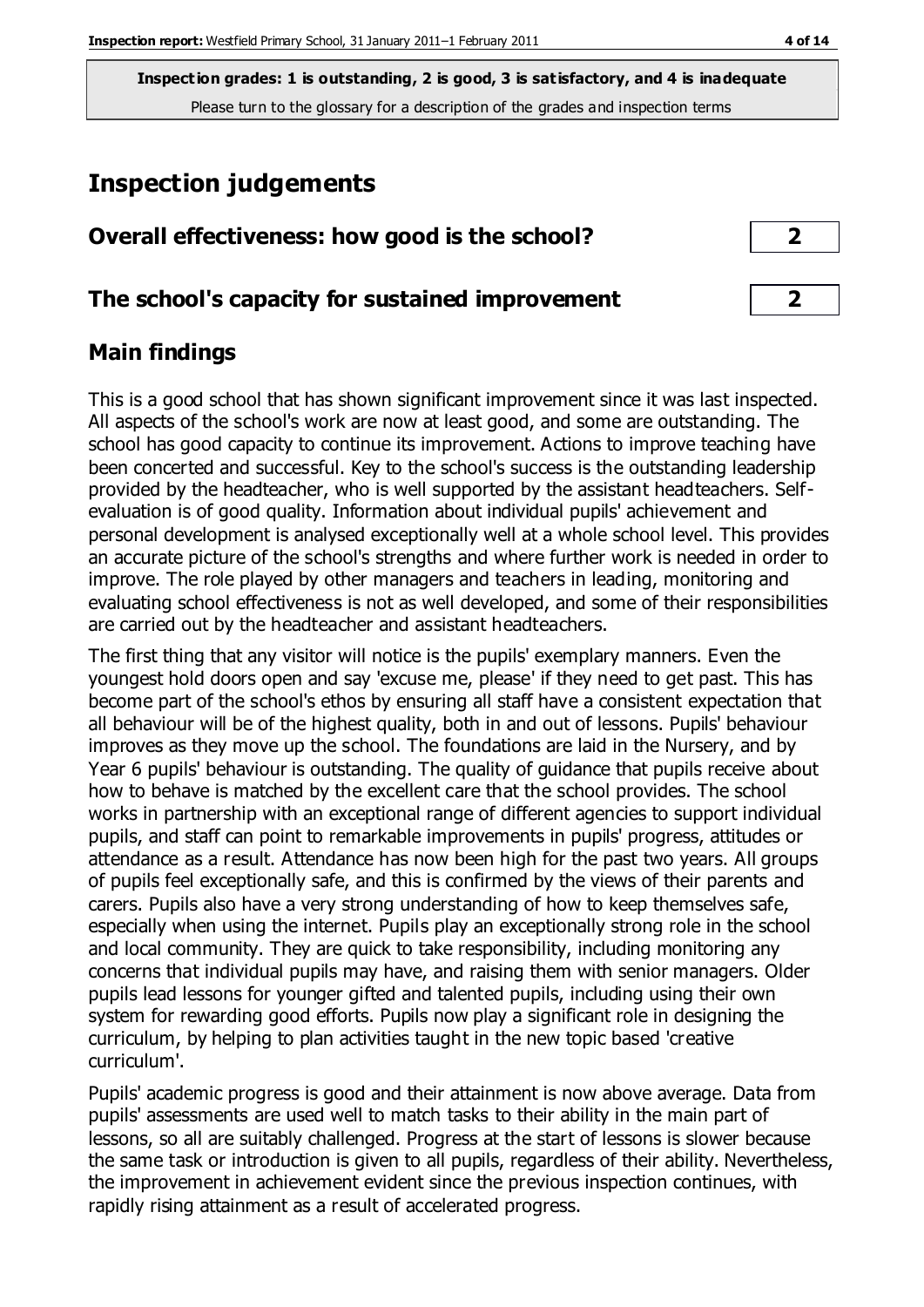#### **What does the school need to do to improve further?**

- Ensure that the tasks given to pupils at the start of lessons are equally as well matched to their abilities as those used for the main activities.
- Improve the role of managers, other than the headteacher and assistant headteachers, in leading, monitoring and evaluating those aspects of the school for which they are responsible.

#### **Outcomes for individuals and groups of pupils 2**

All groups of pupils, including those with special educational needs and/or disabilities, now achieve well. Those who receive extra support through attendance at the specialist unit make good progress in overcoming their difficulties. Attainment on entry is broadly average. As a result of pupils' good progress, attainment is now rising across the school so that it is above average at the end of most year groups, and close to being high for the pupils currently in Year 6. The school has changed the curriculum to make sure the moreable boys make good progress in English. It has also provided more challenge for the more-able girls in mathematics so they now do as well as other pupils. This was clear in the lessons observed by inspectors, where no differences in the rate of progress of differing groups were noticeable. Pupils concentrate well on their work. Those with special educational needs and/or disabilities are often totally engaged in their learning and discuss topics exceptionally well with the teaching assistants. Even at the start of lessons, when the work is not as well matched to their needs, all pupils listen carefully and behave impeccably. When working on tasks that they find really challenging, they persevere, with the most able carefully checking their work for errors before moving on. Pupils make good use of their basic skills, including using information and communication technology, in their topic work. They have a well-developed understanding of finance, through their work with a manager from a major supermarket chain and specific projects where they manage budgets and promote sales.

Even the younger pupils display a good ability to reflect on spiritual matters, and all pupils get on very well with one another. In lessons, their ability to work as a member of a group is particularly impressive. Their visits to schools with pupils from different ethnic backgrounds from their own ensures that they have developed a good understanding of how others live their lives, although they are less certain about faiths other than Christianity. Pupils have a strong moral code which they practise in their daily lives. Their behaviour and attitudes to others are held in high regard in the local community, especially among the elderly who frequently invite pupils to their meeting places.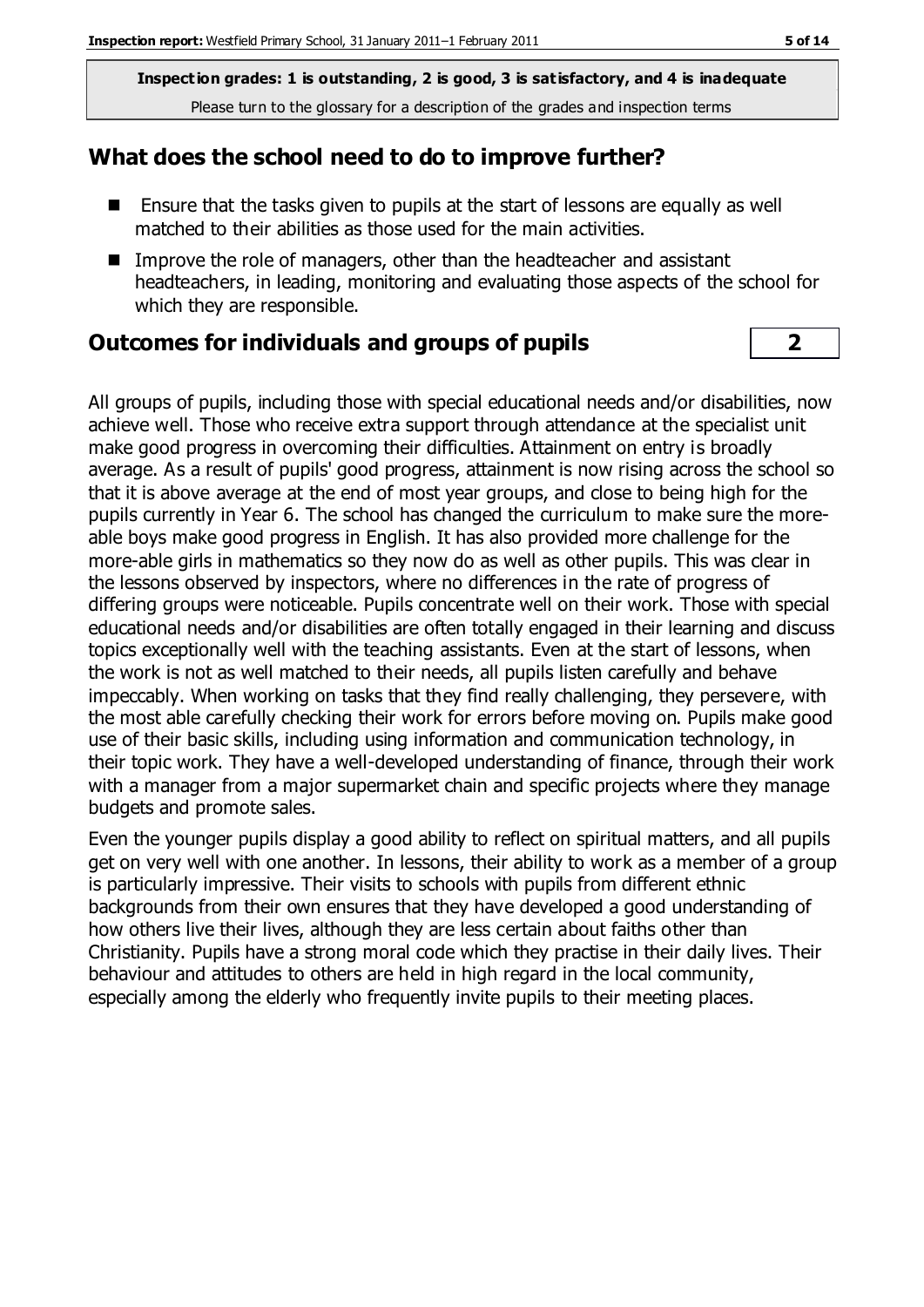**Inspection grades: 1 is outstanding, 2 is good, 3 is satisfactory, and 4 is inadequate**

Please turn to the glossary for a description of the grades and inspection terms

These are the grades for pupils' outcomes

| Pupils' achievement and the extent to which they enjoy their learning                                                     | $\overline{\mathbf{2}}$ |
|---------------------------------------------------------------------------------------------------------------------------|-------------------------|
| Taking into account:<br>Pupils' attainment <sup>1</sup>                                                                   | 2                       |
| The quality of pupils' learning and their progress                                                                        | $\mathcal{P}$           |
| The quality of learning for pupils with special educational needs and/or disabilities<br>and their progress               | 2                       |
| The extent to which pupils feel safe                                                                                      | 1                       |
| Pupils' behaviour                                                                                                         | 1                       |
| The extent to which pupils adopt healthy lifestyles                                                                       | 2                       |
| The extent to which pupils contribute to the school and wider community                                                   | 1                       |
| The extent to which pupils develop workplace and other skills that will contribute to<br>their future economic well-being |                         |
| Taking into account:<br>Pupils' attendance <sup>1</sup>                                                                   |                         |
| The extent of pupils' spiritual, moral, social and cultural development                                                   | 2                       |

<sup>1</sup> The grades for attainment and attendance are: 1 is high; 2 is above average; 3 is broadly average; and 4 is low

#### **How effective is the provision?**

Teachers have high expectations of what their pupils can achieve, and of how well they will behave. If a pupil is not paying attention, then it often takes just a raised eyebrow or a look of disappointment to quickly get them working again. Pupils work well independently, but sometimes their attention wanders slightly when not directly supervised. This is invariably because they are interested in what the teacher is telling other groups, rather than becoming bored, but it is not always picked up by the teacher. Lessons are planned in good detail, and teaching assistants are especially well informed about their roles. They are quick to intervene with individuals who are struggling with demanding tasks, regardless of ability, and give them just the right amount of support to help them through.

Each day, there is a lesson timetabled for pupils to work on areas from previous lessons that they have not fully understood or that they need to consolidate. This is particularly effective in boosting their progress. Pupils enjoy the good variety of extra activities on offer, in which they participate enthusiastically. The school uses a wide range of different strategies to quickly support any pupils who are falling behind. These are invariably successful in helping them to make up any ground lost. The impact of the creative curriculum on progress is yet to be evaluated, but it is clearly very popular with pupils.

The excellent use of data and lines of communication within school ensure that all staff are exceptionally knowledgeable about the pupils in their care. The school can point to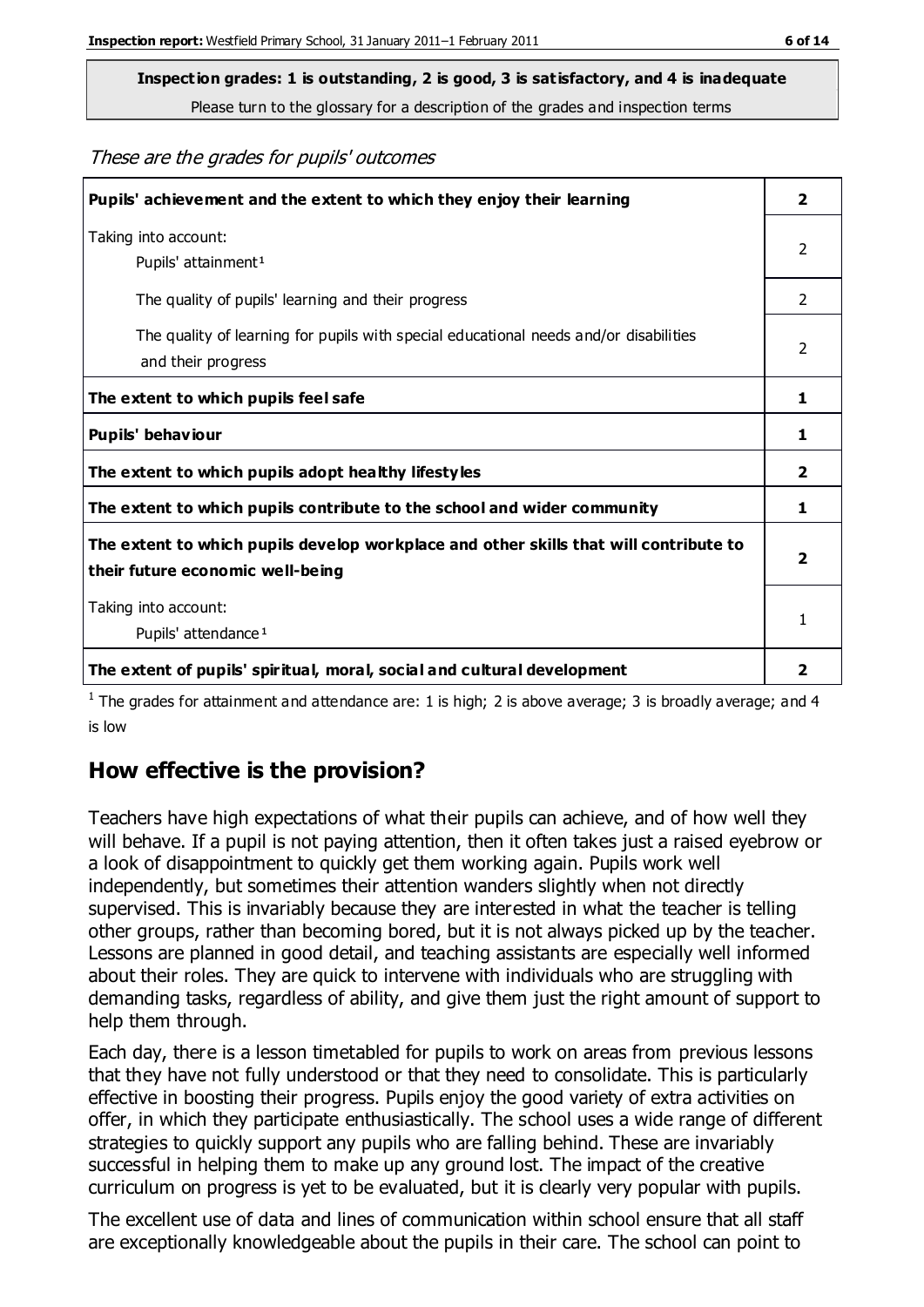telling examples of where the lives and education of pupils have been transformed, such as individuals whose attendance has improved from 50% to 97%. Every pupil responding to the inspection questionnaire said that they enjoy school. They say that there is always someone prepared to take the time to listen to, and act upon, their concerns, and that they feel involved in helping to make the school a better place. This, together with a rapid response to any concerns about absenteeism, has led to a big improvement in attendance. Parents and carers particularly appreciate the good quality care provided through the before- and after- school clubs, which include activities that are well planned, especially in meeting the needs of children in the Early Years Foundation Stage.

| The quality of teaching                                                                                    |  |
|------------------------------------------------------------------------------------------------------------|--|
| Taking into account:<br>The use of assessment to support learning                                          |  |
| The extent to which the curriculum meets pupils' needs, including, where relevant,<br>through partnerships |  |
| The effectiveness of care, guidance and support                                                            |  |

These are the grades for the quality of provision

#### **How effective are leadership and management?**

The headteacher takes an uncompromising approach to driving the school forward. A very few staff raised concerns that too much consistency in approach is expected. It is this consistency, however, that has led to the improvements in outcomes and provision across the school. Equality is promoted well. Gaps in achievement between different groups have been closed and there is a good emphasis on tackling discrimination. The rapid improvement in provision and outcomes in English and mathematics are a result of careful analysis of areas for improvement in teaching. This is followed by detailed planning on how challenging targets are to be achieved. In other subjects, the expected improvements in achievement are not always clear in the plans for improvement. Checks on teaching are rigorous, and always make clear what has worked well in a lesson and what can be improved further. However, some managers are yet to carry out any observations or rely on other managers to monitor aspects for which they hold responsibility. The part played by members of the governing body is developing well. They have a good understanding of the school's strengths and weaknesses, especially though visits to lessons and other activities. Good practice in safeguarding is adopted across all areas of the school's work, such as ensuring that all members of the governing body have had their backgrounds checked, regardless of whether or not they have contact with children.

The school has effective links with schools in other countries that promote community cohesion well on an international scale. Provision nationally is equally as good, with pupils becoming very knowledgeable about their local community. The school has drawn up good quality plans to ensure that pupils develop a greater understanding of different faiths. Parents and carers are very positive about the school. They receive good quality reports on their children's progress in English and mathematics, and satisfactory information in other subjects. Excellent support is provided for parents and carers, through, for example,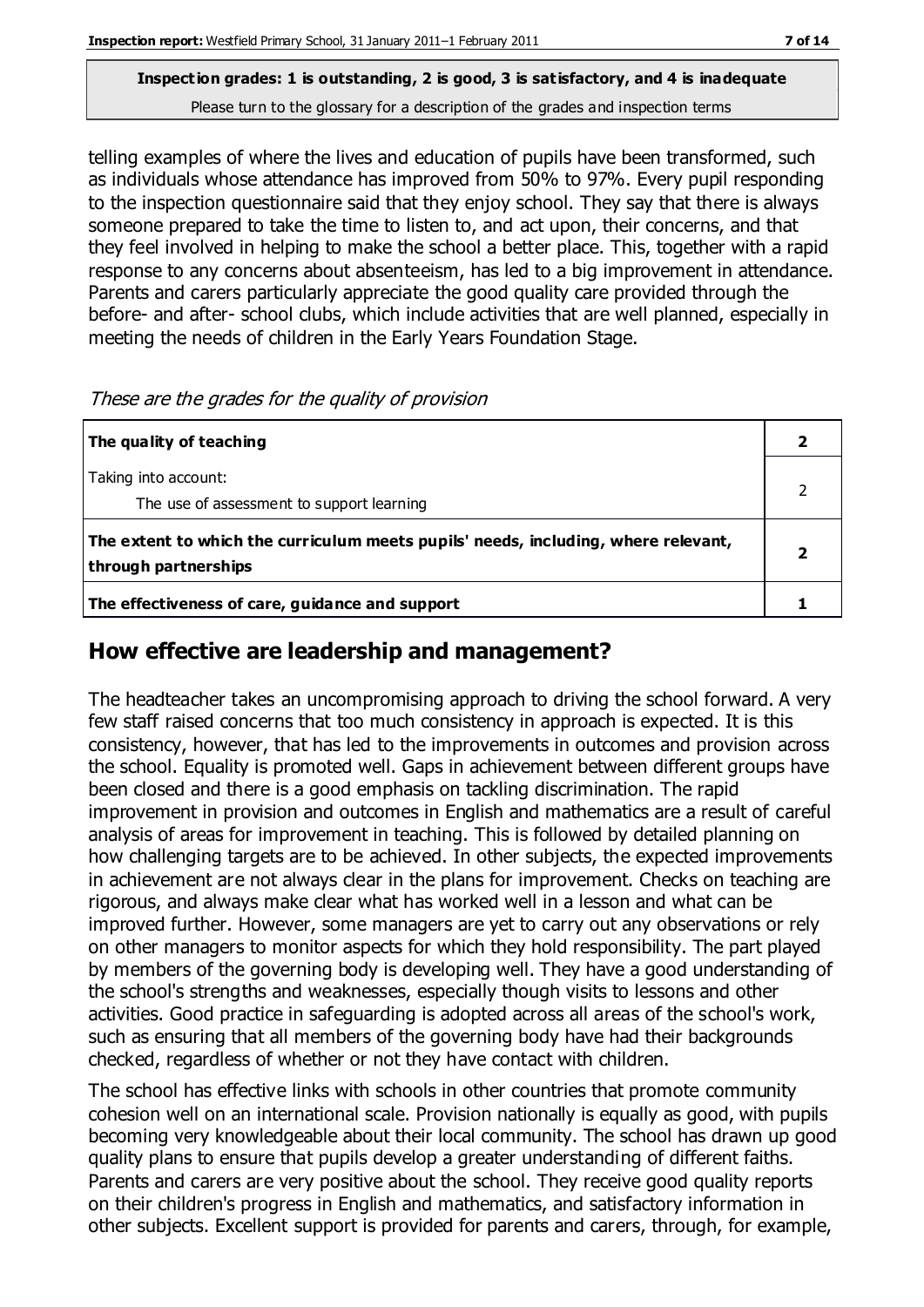classes where they can work alongside their children and information about how they can help their children at home.

These are the grades for leadership and management

| The effectiveness of leadership and management in embedding ambition and driving<br><i>improvement</i>                                                           |                |
|------------------------------------------------------------------------------------------------------------------------------------------------------------------|----------------|
| Taking into account:<br>The leadership and management of teaching and learning                                                                                   | 2              |
| The effectiveness of the governing body in challenging and supporting the<br>school so that weaknesses are tackled decisively and statutory responsibilities met | 2              |
| The effectiveness of the school's engagement with parents and carers                                                                                             | $\overline{2}$ |
| The effectiveness of partnerships in promoting learning and well-being                                                                                           | 1              |
| The effectiveness with which the school promotes equality of opportunity and tackles<br>discrimination                                                           | 2              |
| The effectiveness of safeguarding procedures                                                                                                                     | $\mathbf{2}$   |
| The effectiveness with which the school promotes community cohesion                                                                                              |                |
| The effectiveness with which the school deploys resources to achieve value for money                                                                             | 2              |

### **Early Years Foundation Stage**

Parents and carers speak highly of the Early Years Foundation Stage, and links with them are strong. Children join with skills, knowledge and understanding that are typical for their age. They make good progress through both the Nursery and Reception classes in all areas of learning, so outcomes are good by the time they start Year 1. The good teaching and curriculum provide children with a great deal of autonomy, including allowing them to move freely in and out of classrooms, so they quickly become independent. There are good routines in place that reinforce number work, such as morning registrations when children record their own attendance, count how many are present and work out the number that are absent. Children are well motivated by the activities with which they are provided. They particularly enjoyed learning about, and celebrating, the Chinese New Year during the inspection. They concentrated for long periods when making their Chinese food and dragons, and thoroughly enjoyed taking part in the 'dragon dance'. Some bad habits, such as not holding a pencil correctly in the Nursery or incorrect number formation in Reception, are not always corrected, Nevertheless, children make good strides overall in learning to read and write. They feel very safe in the secure and stimulating environment. They settle quickly and have high quality relationships with all the staff. Safeguarding is given a high priority. The staff work well as a team, although there are some inconsistencies between them in the accuracy of assessments. Self-evaluation is as good in the Early Years Foundation Stage as in the rest of the school, with a clear identification of areas for improvement and the expected outcomes for children. As a result, provision and outcomes are improving at a good rate.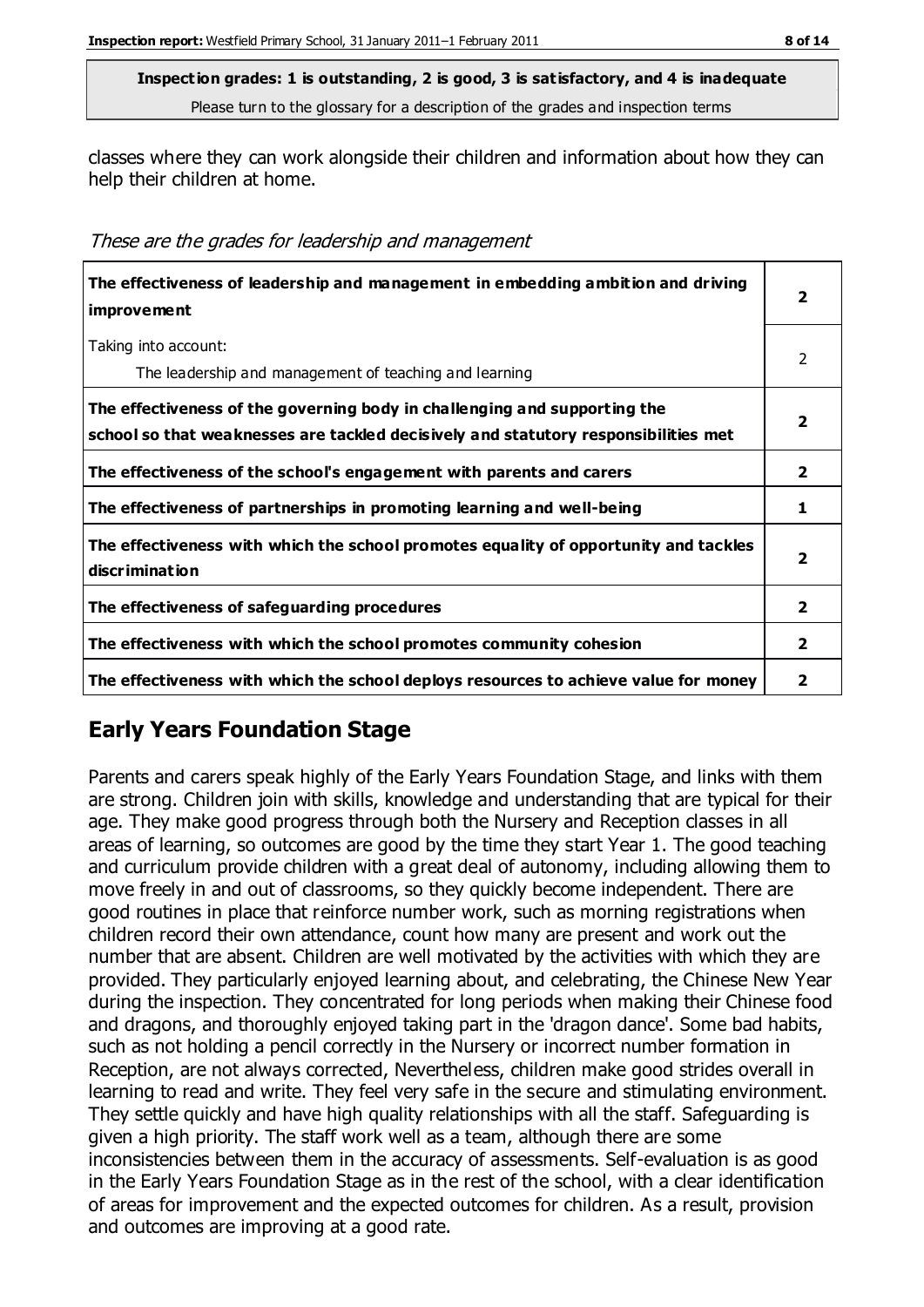**Inspection grades: 1 is outstanding, 2 is good, 3 is satisfactory, and 4 is inadequate**

Please turn to the glossary for a description of the grades and inspection terms

These are the grades for the Early Years Foundation Stage

| Overall effectiveness of the Early Years Foundation Stage                             |  |
|---------------------------------------------------------------------------------------|--|
| Taking into account:<br>Outcomes for children in the Early Years Foundation Stage     |  |
| The quality of provision in the Early Years Foundation Stage                          |  |
| The effectiveness of leadership and management of the Early Years Foundation<br>Stage |  |

#### **Views of parents and carers**

Parents and carers are very happy with all that the school provides and hold views that are similar to those of the inspection team. A very few had concerns about newly-qualified teachers being allocated to classes in Years 5 and 6. Inspectors followed up these concerns by observing lessons taught in Years 5 and 6 and comparing the quality of teaching and learning with other classes. There were no discernable differences.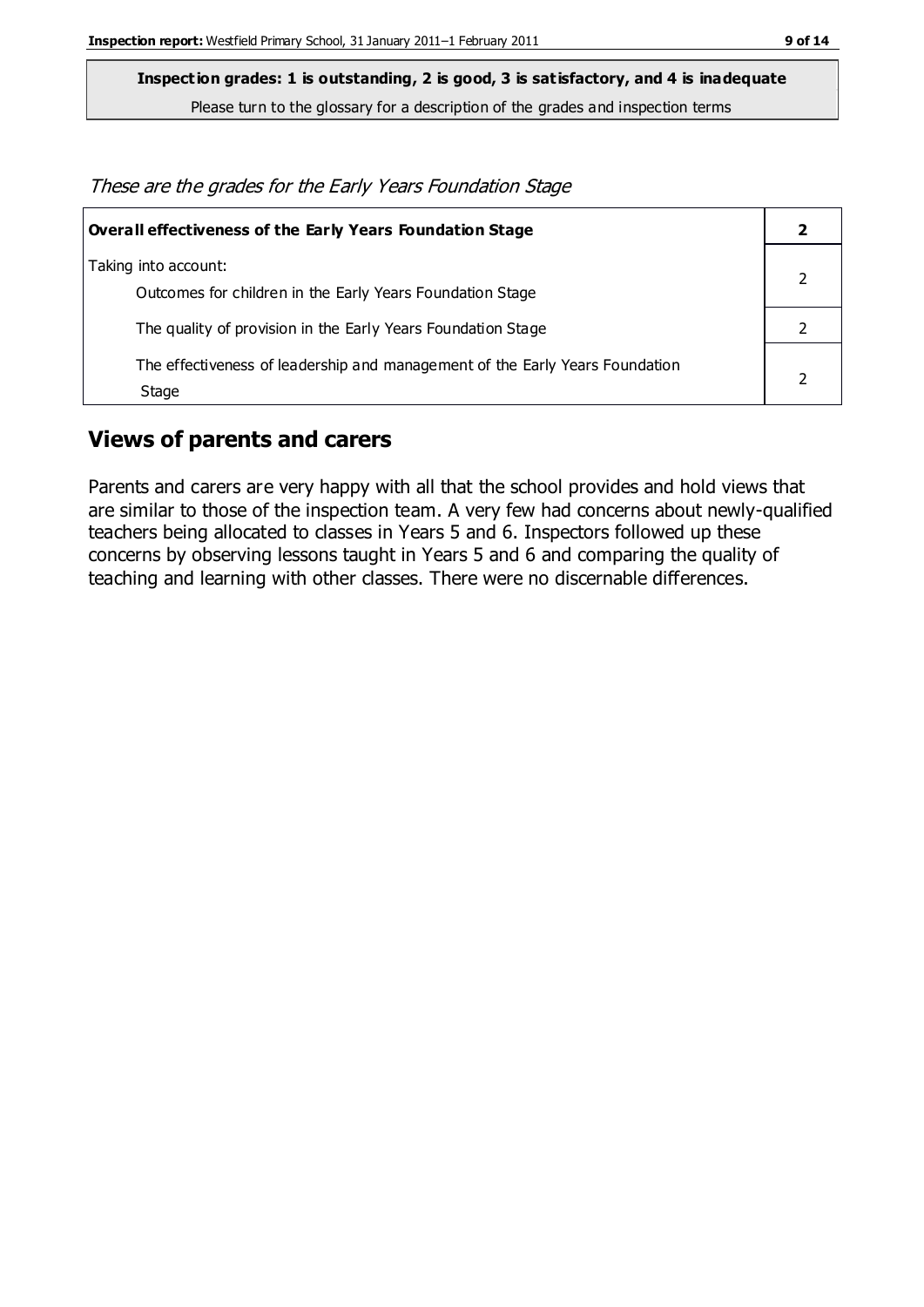#### **Responses from parents and carers to Ofsted's questionnaire**

Ofsted invited all the registered parents and carers of pupils registered at Westfield Primary School to complete a questionnaire about their views of the school.

In the questionnaire, parents and carers were asked to record how strongly they agreed with 13 statements about the school. The inspection team received 160 completed questionnaires by the end of the on-site inspection. In total, there are 412 pupils registered at the school.

| <b>Statements</b>                                                                                                                                                                                                                                       | <b>Strongly</b><br><b>Agree</b><br>agree |               |              | <b>Disagree</b> |                | <b>Strongly</b><br>disagree |                |               |
|---------------------------------------------------------------------------------------------------------------------------------------------------------------------------------------------------------------------------------------------------------|------------------------------------------|---------------|--------------|-----------------|----------------|-----------------------------|----------------|---------------|
|                                                                                                                                                                                                                                                         | <b>Total</b>                             | $\frac{0}{0}$ | <b>Total</b> | $\frac{0}{0}$   | <b>Total</b>   | $\frac{0}{0}$               | <b>Total</b>   | $\frac{1}{2}$ |
| My child enjoys school                                                                                                                                                                                                                                  | 108                                      | 68            | 45           | 28              | 5              | 3                           | $\mathbf 0$    | $\mathbf 0$   |
| The school keeps my child<br>safe                                                                                                                                                                                                                       | 117                                      | 73            | 42           | 26              | 1              | $\mathbf{1}$                | 0              | $\mathbf 0$   |
| My school informs me about<br>my child's progress                                                                                                                                                                                                       | 83                                       | 52            | 70           | 44              | 6              | 4                           | $\mathbf 0$    | $\mathbf 0$   |
| My child is making enough<br>progress at this school                                                                                                                                                                                                    | 82                                       | 51            | 67           | 42              | 6              | 4                           | 1              | $\mathbf{1}$  |
| The teaching is good at this<br>school                                                                                                                                                                                                                  | 84                                       | 53            | 73           | 46              | 1              | $\mathbf{1}$                | 0              | $\mathbf 0$   |
| The school helps me to<br>support my child's learning                                                                                                                                                                                                   | 82                                       | 51            | 73           | 46              | 5              | 3                           | $\mathbf 0$    | $\mathbf 0$   |
| The school helps my child to<br>have a healthy lifestyle                                                                                                                                                                                                | 70                                       | 44            | 84           | 53              | 3              | $\overline{2}$              | $\mathbf 0$    | $\mathbf 0$   |
| The school makes sure that<br>my child is well prepared for<br>the future (for example<br>changing year group,<br>changing school, and for<br>children who are finishing<br>school, entering further or<br>higher education, or entering<br>employment) | 73                                       | 46            | 66           | 41              | 5              | 3                           | $\mathbf 0$    | $\mathbf 0$   |
| The school meets my child's<br>particular needs                                                                                                                                                                                                         | 77                                       | 48            | 76           | 48              | 6              | 4                           | $\mathbf 0$    | $\mathbf 0$   |
| The school deals effectively<br>with unacceptable behaviour                                                                                                                                                                                             | 62                                       | 39            | 79           | 49              | 7              | 4                           | $\overline{2}$ | $\mathbf{1}$  |
| The school takes account of<br>my suggestions and concerns                                                                                                                                                                                              | 57                                       | 36            | 81           | 51              | 9              | 6                           | 3              | 2             |
| The school is led and<br>managed effectively                                                                                                                                                                                                            | 87                                       | 54            | 64           | 40              | $\overline{4}$ | 3                           | $\mathbf{1}$   | $\mathbf{1}$  |
| Overall, I am happy with my<br>child's experience at this<br>school                                                                                                                                                                                     | 98                                       | 61            | 56           | 35              | 5              | 3                           | $\mathbf 0$    | $\mathbf 0$   |

The table above summarises the responses that parents and carers made to each statement. The percentages indicate the proportion of parents and carers giving that response out of the total number of completed questionnaires. Where one or more parents and carers chose not to answer a particular question, the percentages will not add up to 100%.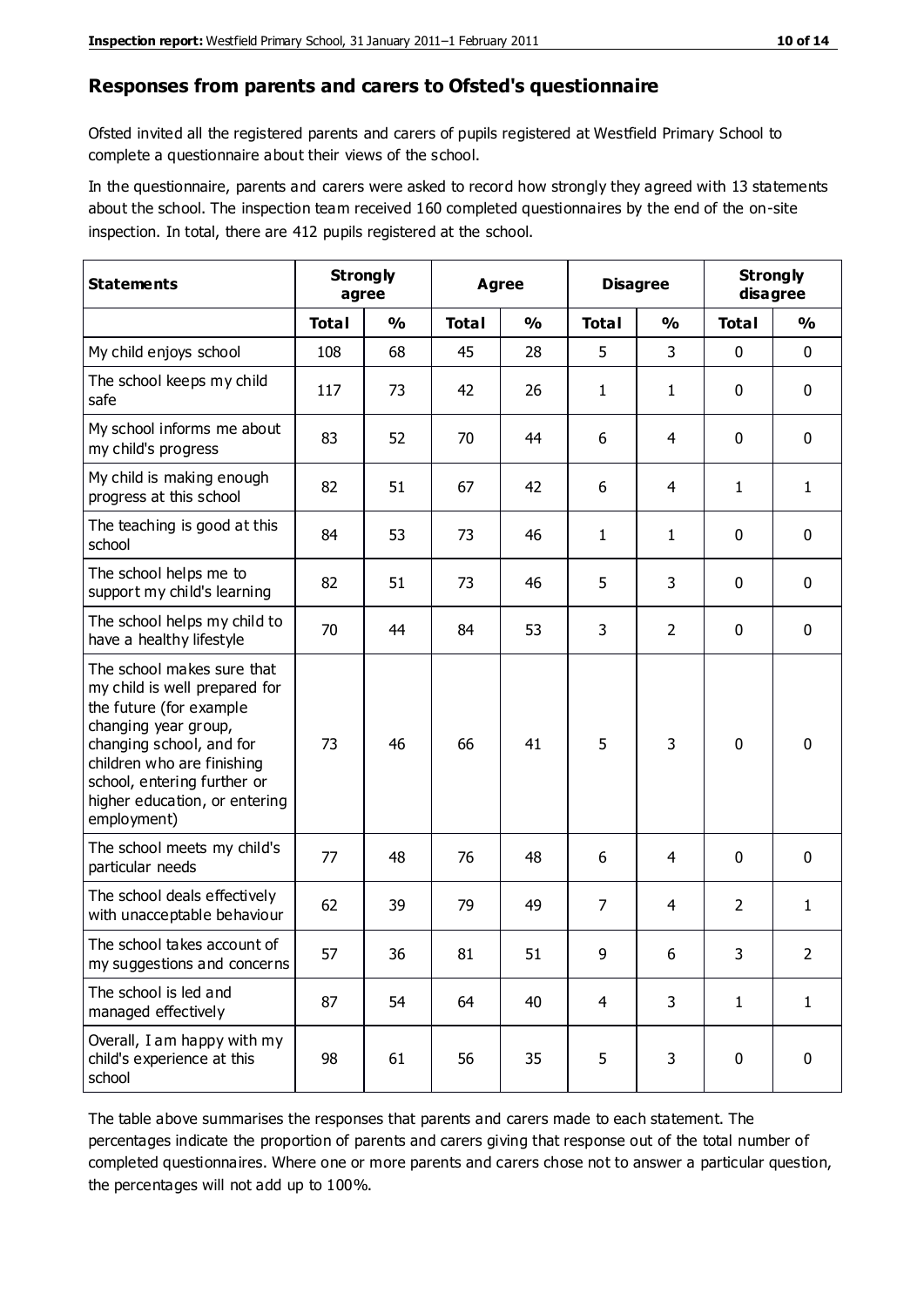## **Glossary**

| Grade   | <b>Judgement</b> | <b>Description</b>                                                                                                                                                                                                            |
|---------|------------------|-------------------------------------------------------------------------------------------------------------------------------------------------------------------------------------------------------------------------------|
| Grade 1 | Outstanding      | These features are highly effective. An outstanding school<br>provides exceptionally well for all its pupils' needs.                                                                                                          |
| Grade 2 | Good             | These are very positive features of a school. A school that<br>is good is serving its pupils well.                                                                                                                            |
| Grade 3 | Satisfactory     | These features are of reasonable quality. A satisfactory<br>school is providing adequately for its pupils.                                                                                                                    |
| Grade 4 | Inadequate       | These features are not of an acceptable standard. An<br>inadequate school needs to make significant improvement<br>in order to meet the needs of its pupils. Ofsted inspectors<br>will make further visits until it improves. |

#### **What inspection judgements mean**

#### **Overall effectiveness of schools**

|                       | Overall effectiveness judgement (percentage of schools) |      |                     |                   |
|-----------------------|---------------------------------------------------------|------|---------------------|-------------------|
| <b>Type of school</b> | <b>Outstanding</b>                                      | Good | <b>Satisfactory</b> | <b>Inadequate</b> |
| Nursery schools       | 59                                                      | 35   | 3                   | 3                 |
| Primary schools       | 9                                                       | 44   | 39                  | 7                 |
| Secondary schools     | 13                                                      | 36   | 41                  | 11                |
| Sixth forms           | 15                                                      | 39   | 43                  | 3                 |
| Special schools       | 35                                                      | 43   | 17                  | 5                 |
| Pupil referral units  | 21                                                      | 42   | 29                  | 9                 |
| All schools           | 13                                                      | 43   | 37                  | 8                 |

New school inspection arrangements were introduced on 1 September 2009. This means that inspectors now make some additional judgements that were not made previously.

The data in the table above are for the period 1 September 2009 to 31 August 2010 and are consistent with the latest published official statistics about maintained school inspection outcomes (see **[www.ofsted.gov.uk](http://www.ofsted.gov.uk/)**).

The sample of schools inspected during 2009/10 was not representative of all schools nationally, as weaker schools are inspected more frequently than good or outstanding schools.

Percentages are rounded and do not always add exactly to 100.

Sixth form figures reflect the judgements made for the overall effectiveness of the sixth form in secondary schools, special schools and pupil referral units.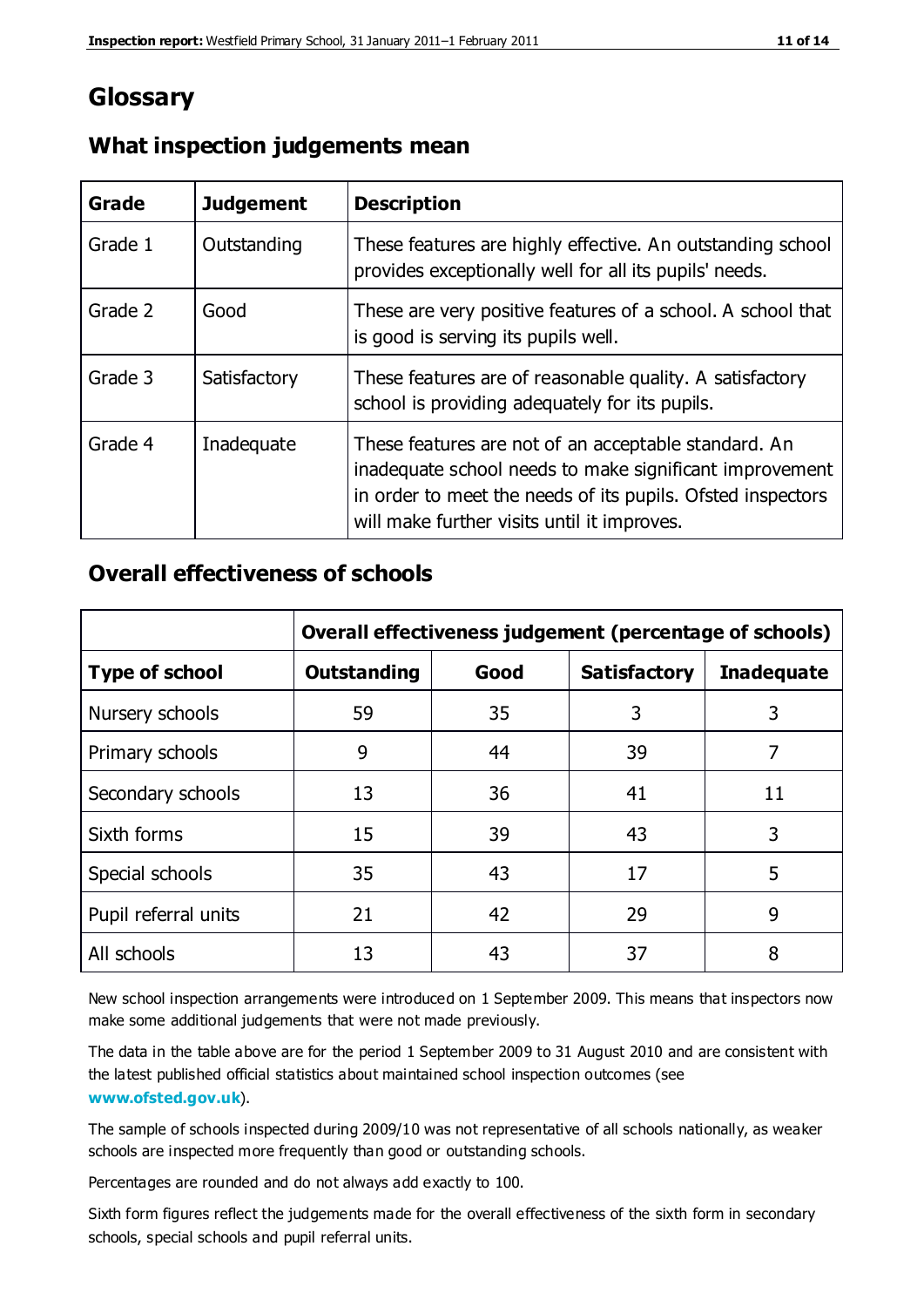# **Common terminology used by inspectors**

| Achievement:                  | the progress and success of a pupil in their learning,<br>development or training.                                                                                                                                                          |
|-------------------------------|---------------------------------------------------------------------------------------------------------------------------------------------------------------------------------------------------------------------------------------------|
| Attainment:                   | the standard of the pupils' work shown by test and<br>examination results and in lessons.                                                                                                                                                   |
| Capacity to improve:          | the proven ability of the school to continue<br>improving. Inspectors base this judgement on what<br>the school has accomplished so far and on the quality<br>of its systems to maintain improvement.                                       |
| Leadership and management:    | the contribution of all the staff with responsibilities,<br>not just the headteacher, to identifying priorities,<br>directing and motivating staff and running the school.                                                                  |
| Learning:                     | how well pupils acquire knowledge, develop their<br>understanding, learn and practise skills and are<br>developing their competence as learners.                                                                                            |
| <b>Overall effectiveness:</b> | inspectors form a judgement on a school's overall<br>effectiveness based on the findings from their<br>inspection of the school. The following judgements,<br>in particular, influence what the overall effectiveness<br>judgement will be. |
|                               | The school's capacity for sustained<br>improvement.                                                                                                                                                                                         |
|                               | Outcomes for individuals and groups of pupils.                                                                                                                                                                                              |
|                               | The quality of teaching.                                                                                                                                                                                                                    |
|                               | The extent to which the curriculum meets<br>pupils' needs, including, where relevant,<br>through partnerships.                                                                                                                              |
|                               | The effectiveness of care, guidance and<br>support.                                                                                                                                                                                         |
| Progress:                     | the rate at which pupils are learning in lessons and<br>over longer periods of time. It is often measured by<br>comparing the pupils' attainment at the end of a key                                                                        |

stage with their attainment when they started.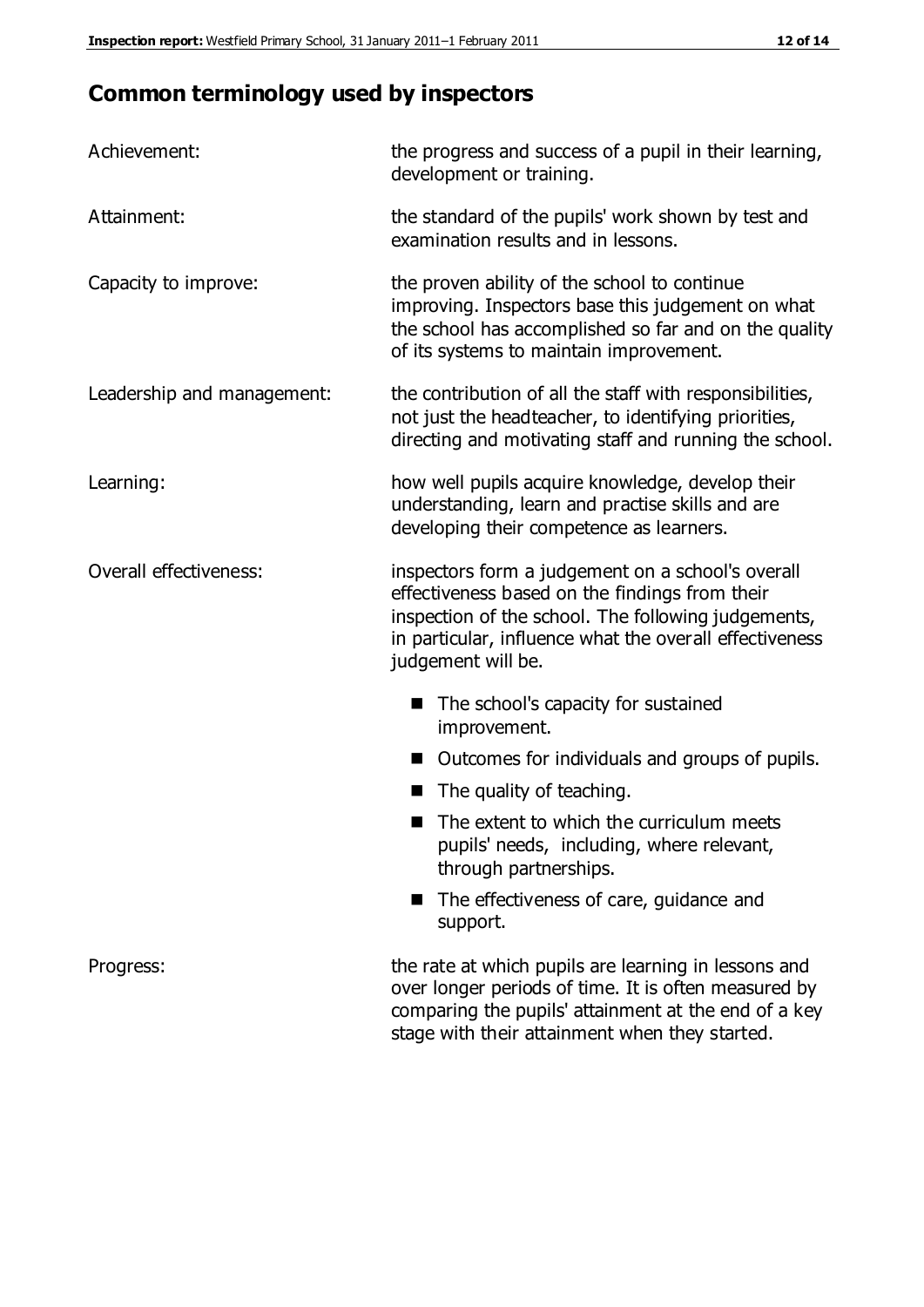#### **This letter is provided for the school, parents and carers to share with their children. It describes Ofsted's main findings from the inspection of their school.**

#### 2 February 2011

#### Dear Pupils

#### **Inspection of Westfield Primary School, Wolverhampton, WV5 8BH**

Many thanks for all the help that you gave us when we visited your school. All the inspectors were extremely impressed by your excellent behaviour and manners. Your parents, carers and teachers can be very proud indeed of the way that you conduct yourselves. You too can feel very proud of the way that you are already doing all you can in helping the school become a better place to learn. You are a great asset to the school and local community in the work that you do. For example, you entertain older people, organise lessons for younger children and help teachers to plan activities in the creative curriculum. You all told us just how much you enjoy coming to school, and this is clear in your high attendance. Well done to each and every one of you.

You go to a good school that has got better and better every year. You make good progress as you move up the school, and by the time you leave Year 6, your standards are above average. Your teachers know what you are capable of, so give you tasks that are just difficult enough for you to get right if you work really hard. Sometimes, it takes a bit too long to get to these tasks, so we have asked your teachers to use them as soon as the lesson starts. All the adults know you exceptionally well, so they can give you all the help you need. This helps you to feel outstandingly safe and secure in school, so you have no worries that stop you from doing as well as you possibly can. Some of you need extra help in doing well at school. Your teachers are very good at finding out what extra support you need, and then getting help for you. Often, this involves using experts from outside school, and this works extremely well in making sure that you come to school more often or catch up with others in your class.

Your school is improving quickly because you have a great headteacher, who gets a lot of help from the assistant headteachers. We have asked some of the other staff in the school to do more in helping them drive the school forward more quickly.

Yours sincerely

David Driscoll Lead inspector